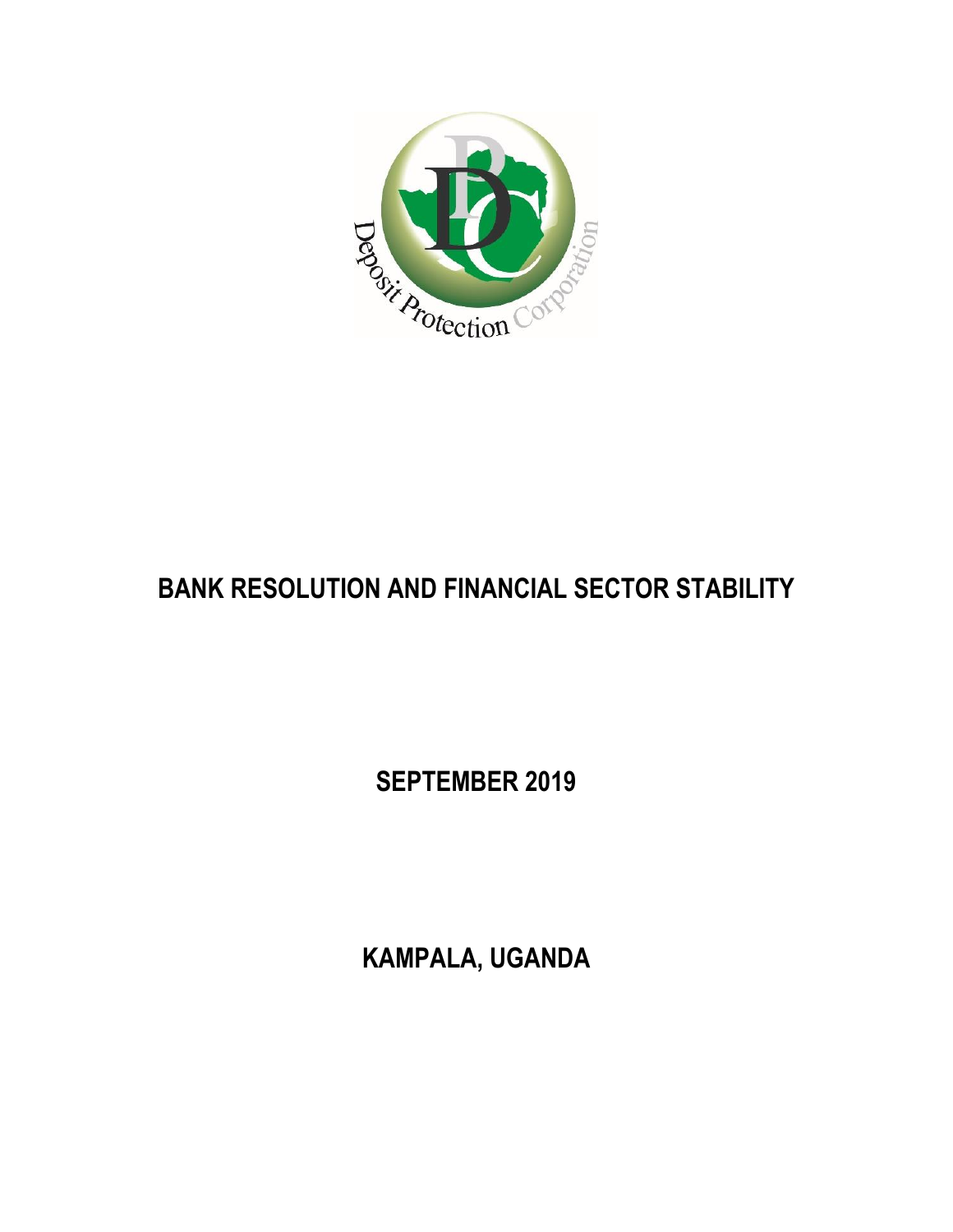- 1. A refreshing afternoon to you all.
- 2. Welcome to our last session for this conference focusing on bank resolution and financial sector stability.

## **All protocols observed**

- 3. It is imperative to note that notwithstanding the best supervision practices banks can still fail.
- 4. Achieving financial stability requires a well-coordinated safety net framework where deposit insurance functions closely with and is consistent with the frameworks for bank supervision and failure resolution and not necessarily focusing on protecting depositors.
- 5. Regulatory intervention attempts to maintain financial stability and at the same time, induce greater efficiency of financial markets.
- 6. Some deposit insurance agencies' public policy objectives emphasize the need to maintain stability and public confidence in the financial system and participate in problem bank resolution (orderly exit of failed institutions) hence the importance of this topic.
- 7. Depending on the architecture of the safety net, resolution function may reside within the supervisor/Central bank but in some cases especially where the deposit insurer has a wider mandate, the function maybe accorded to the deposit insurer.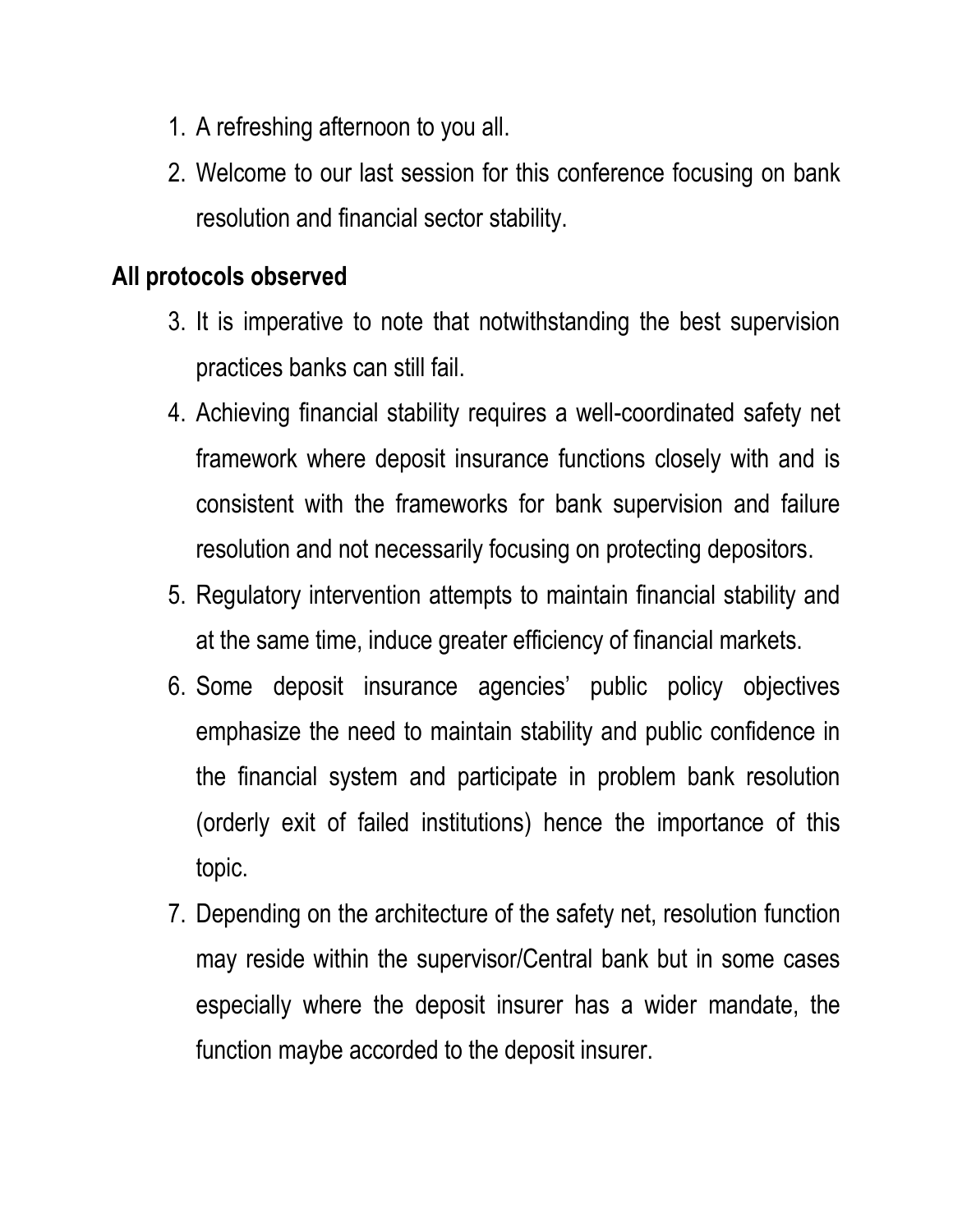8. To help us unpack, this important topic we have the Executive Director Supervision, Bank of Uganda, Dr. Tumubweinee Twinemanzi.

Tumubweinee Twinemanzi aka "Twine" has a PhD in Economics, an MSc Economics, and a MS in Management & Administrative Sciences all from the University of Texas at Dallas in Texas, USA. He has received training in: Quantitative Competition Analysis at the Barcelona Graduate School of Economics, and in Utility Regulation and Strategy at the University of Florida – Gainesville. He is also a founding member of the Academy of Regulatory Professionals at the Public Utility Research Center of the University of Florida, a forum for the exchange of best practice ideas amongst utility regulators from around the World. He was a lecturer at the University of Texas at Dallas where he taught Mathematics for Economists, Asset pricing Theory and Advanced Macroeconomics.

Dr Twinemanzi has over 15 years of combined experience in the retail banking, telecommunications regulation, and in structured finance for Greenfield infrastructure projects in Uganda. He currently is the Executive Director Supervision at the Bank of Uganda, a position he has held since March 2018. Prior to this, he was the Director Industry Affairs and Content Development at the Uganda Communications Commission (UCC), the regulator for the telecommunications, broadcasting and postal sub-sectors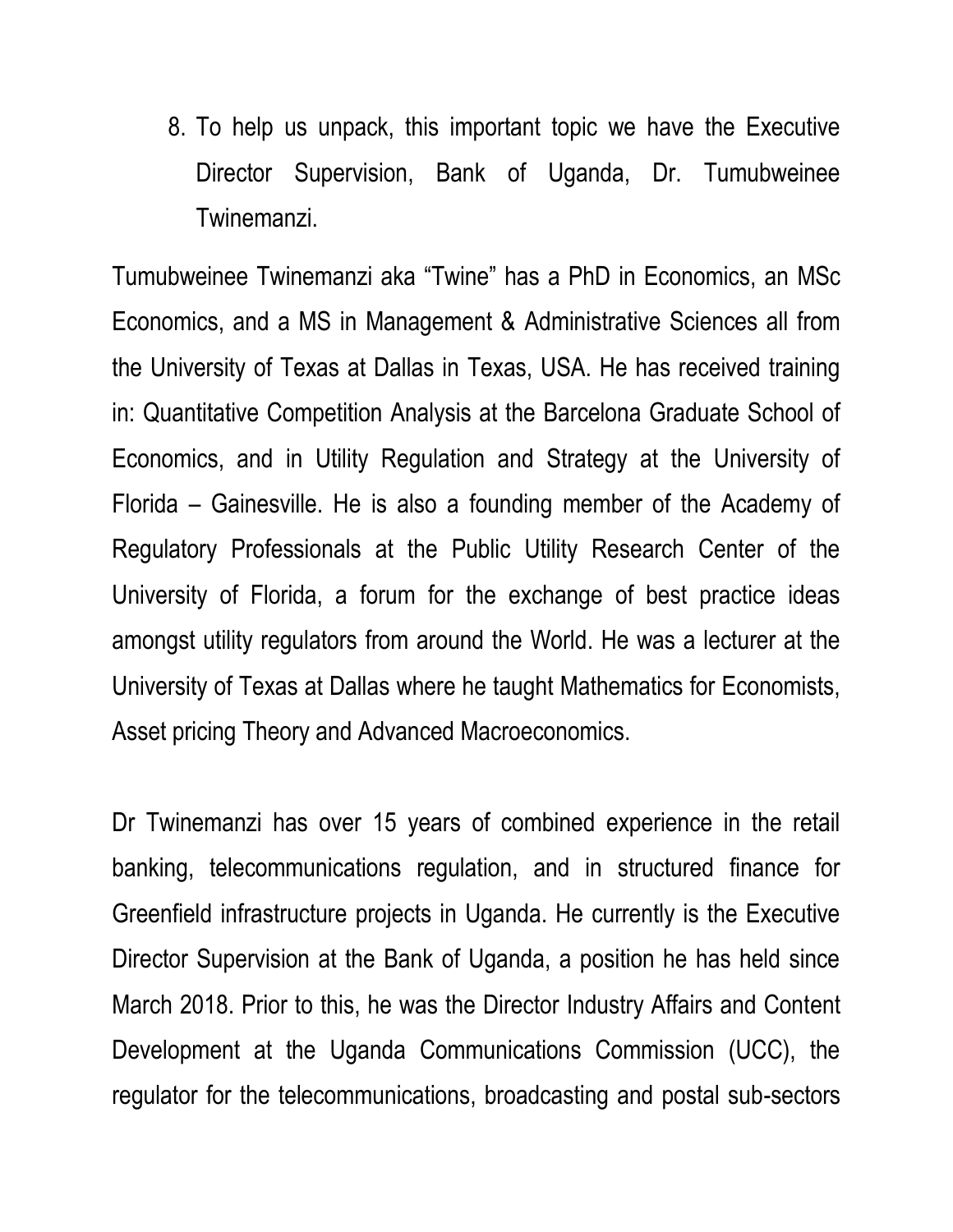in Uganda. At the UCC, Dr Twine held brief over three areas within the communications sector: ensuring effective competition in the sector; maximizing consumer welfare; and the regulation of broadcasting content in the communications sector of Uganda.

While at the UCC he was pivotal in the establishment of an inter-agency collaboration framework between the central bank of Uganda (BOU) and the UCC for the co-regulation of the mobile money ecosystem in Uganda. He also represented the UCC on the Committee that developed the Financial Inclusion Strategy for Uganda 2017-2022. It should be noted that collaborative initiatives, including furthering the adoption of Open APIs for financial services development, are integral to his brief as the Executive Director Supervision at the Bank of Uganda.

In his current role at the Bank of Uganda, Dr. Twine is tasked with providing oversight over the prudential operation of both commercial Banks and Nonbank financial institutions, in addition to keeping an eagle eye on the state and degree of stability of the financial sector. As Executive Director Supervision, his brief includes ensuring that financial sector regulation as conducted by Bank of Uganda, is cognizant and adaptable to the dynamism and innovation that is increasing prevalent in the way financial intermediation is conducted in Uganda.

In addition, he has been a facilitator at a training workshop for Mobile Money and Agency Banking organized by the IMF and BOU in Uganda;